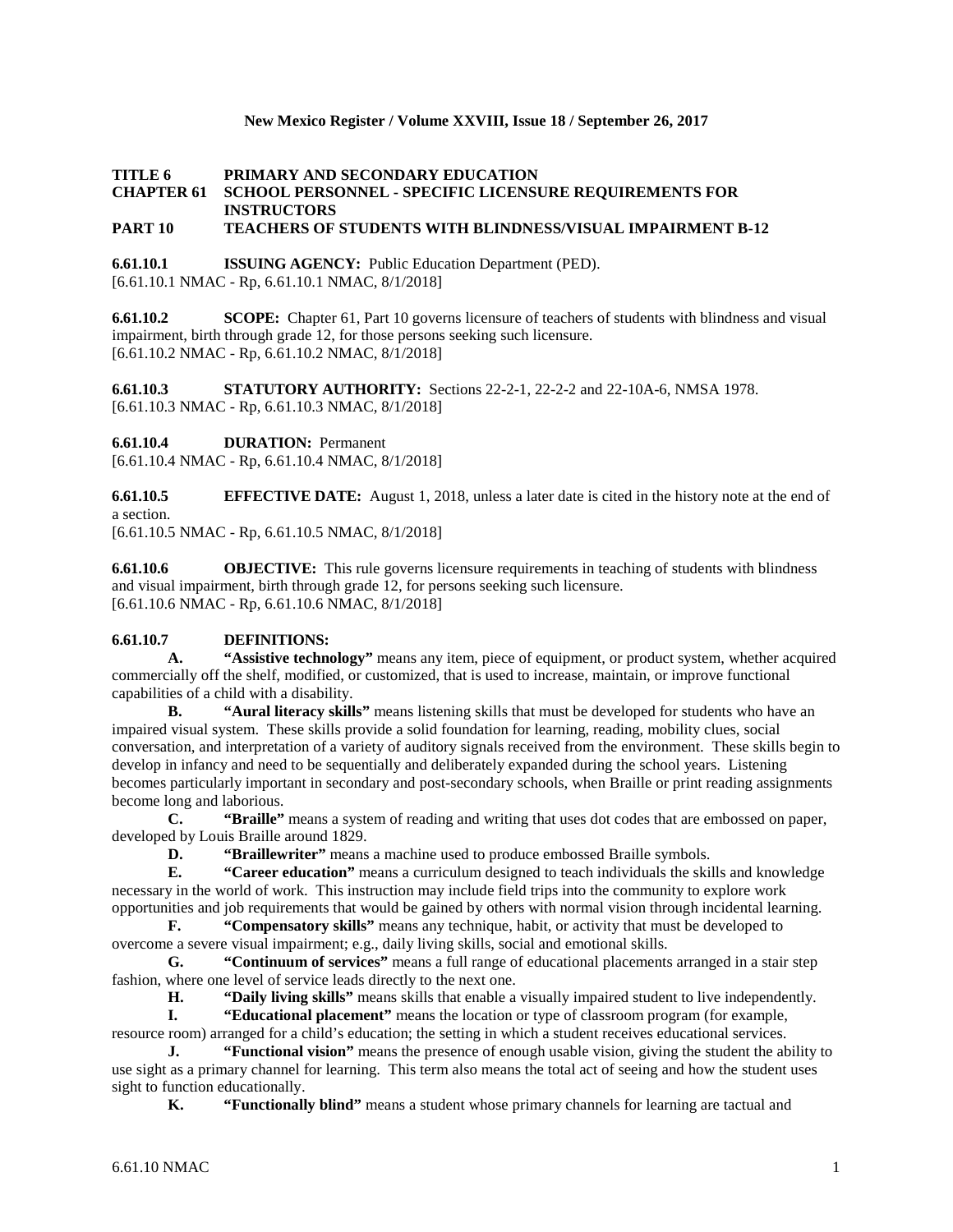auditory.

**L. "Least restrictive environment"** (LRE) means the environment, on the scale of a full continuum of services, where the student is given the maximum opportunity to learn.

**M. "Mobility"** means the ability to navigate from one's present fixed position to one's desired position in another part of the environment.

**N. "Nemeth"** means a system for reading and writing mathematical symbols based on the six-cell Braille cell and developed by Dr. Abraham Nemeth.

**O. "Orientation"** means the process of using the remained senses in establishing one's position and relationship to all other significant objects in the environment.

**P. "Residual vision"** means the amount and degree of functional vision that one retains despite a visual handicap.

**Q. "Social interaction skills"** means that persons with normal vision most often learn social interaction skills social skills incidentally. The visual cues are not available for students with poor or no vision. These skills must be taught from infancy to adulthood in order for persons with visual impairment to gain the necessary skills.

**R. "Tactual skills"** means tactual awareness must be developed in infancy and need to be sequentially and deliberately expanded during the school years. These skills will become an effective method of literacy as well provide a method to gain information. This skill will have a major impact on concept development and future learning.<br>S.

**S. Example 3.1 • S. Wisual efficiency**" means how well a person can use sight.<br> **T. Wisual impairments**" is overall term that refers to all level

"Visual impairments" is overall term that refers to all levels of vision loss.

[6.61.10.7 NMAC - Rp, 6.61.10.7 NMAC, 8/1/2018]

### **6.61.10.8 REQUIREMENTS:**

**A.** Persons seeking licensure to teach students with blindness and visual impairment pursuant to the provisions of this rule shall meet the requirements of Subsection A of 6.61.10.8 NMAC.

**(1)** Bachelor's degree from a regionally accredited college or university and including, for those students first entering a college or university beginning in the fall of 2017, the following:

- **(a)** nine semester hours in communication
- **(b)** six semester hours in mathematics
- **(c)** eight semester hours in laboratory science
- **(d)** nine semester hours in social and behavioral science
- **(e)** nine semester hours in humanities and fine arts; and

**(2)** credits from a regionally accredited college or university which include 24 - 36 semester hours of professional education in a program of studies that prepares candidates to teach blind and visually impaired students, including completion of the PED's approved functional areas and related competencies in professional education; and

**(3)** a mandatory student teaching or practicum component; and

**(4)** 24 - 36 semester hours in one teaching field such as mathematics, science(s), language arts, reading, or from among history, geography, economics, civics and government (or other social studies content related areas). Individuals must also complete the PED's approved functional areas and related competencies in the teaching field; and

**(5)** in addition to the requirements specified in Paragraphs (1), (3), (4) and (6) of Subsection A of 6.61.10.8 NMAC, six hours of reading for those who have first entered any college or university on or after August 1, 2001 regardless of when they graduate or earn their degree; and

**(6)** passage of all required portions of the New Mexico teacher assessments (NMTA) or any successor teacher examination adopted by the PED.

**B.** Possess a valid certificate issued by the national board for professional teaching standards for the appropriate grade level and type.

[6.61.10.8 NMAC - Rp, 6.61.10.8 NMAC, 8/1/2018]

**6.61.10.9 REFERENCED MATERIAL:** Competencies for entry level teachers of blind and visual impairment.

**A.** Philosophical, historical, and legal foundations of special education for students with visual impairment. The teacher demonstrates his/her understanding of the unique role of the teacher of students with blindness/visual impairment including those with multiple impairment, through the knowledge of philosophical,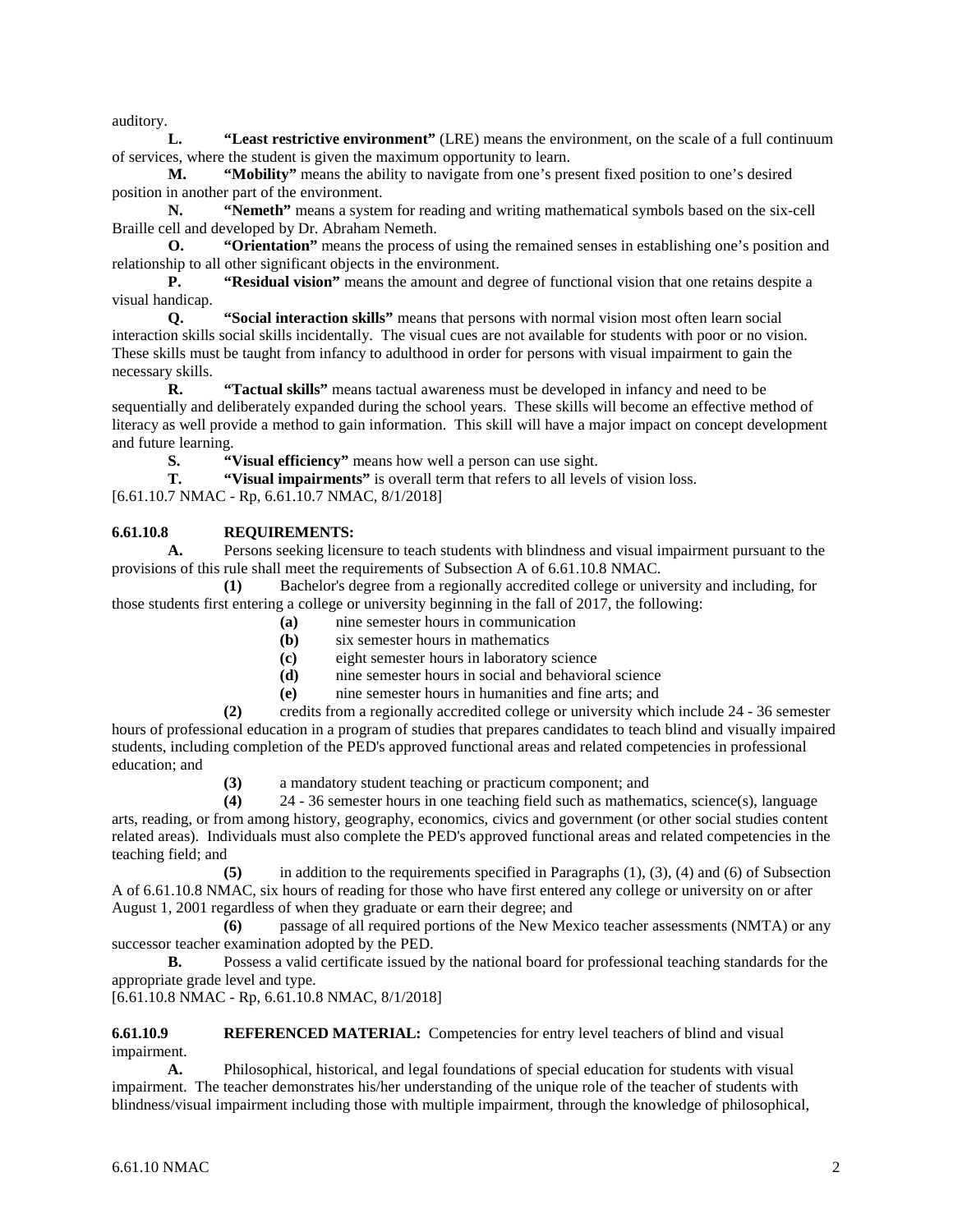historical, and legal foundations of special education for students with visual impairment.

**(1)** Teacher understands federal entitlements (e.g., American printing house for the Blind quota funds).

**(2)** Teacher understands historical foundations for education of children with visual impairments, including the array of service options.

**(3)** Teacher understands current educational definitions of students with visual disabilities, including identification criteria, labeling issues, and current incident and prevalence figures.

**B.** Characteristics of the learner with blindness/visual impairment including those with multiple impairments to be addressed by the teacher:

**(1)** Teacher demonstrates an understanding of the unique learning needs of the child/student with blindness/visual impairment, including those with multiple impairment, through implementation showing knowledge of the unique characteristics of loss or impairment of vision;

**(2)** Teacher understands normal development of the human visual system;

**(3)** Teacher understands basic terminology related to the structure and function of human visual system;

**(4)** Teacher understands basic terminology related to diseases and disorders of the human visual system;

**(5)** Teacher understands development of secondary senses (hearing, touch, taste, smell) when the primary sense is impaired;

**(6)** Teacher understands the effects of a visual impairment on early development (motor system, cognition, social/emotional interactions, self-help, language);

**(7)** Teacher understands the effects of a visual impairment on social behaviors and

independence;

**(8)** Teacher understands the effects of a visual impairment on language and communication;

**(9)** Teacher understands the effects of a visual impairment on the individual's family and the reciprocal impact on the individual's self-esteem;

**(10)** Teacher understands the psychosocial aspects of a visual impairment;

**(11)** Teacher understands effects of medications on the visual system;

**(12)** Teacher understands the impact of additional exceptionalities on students with visual

impairments.

**C.** Implications of diagnosis, assessment and evaluation. The teacher effectively utilizes assessment techniques and procedures by understanding the implications of loss or impairment of vision.

**(1)** Teacher understands the impact of visual disorders on learning and experience.

**(2)** Teacher understands specialized terminology used in assessing individuals with visual impairments, both as it relates to the visual system and in areas of importance.

**(3)** Teacher understands ethical considerations and legal provisions, regulations, and guidelines (federal, state/provincial, and local) related to assessment of students with visual impairments (including the legal versus functional definitions of blindness and low vision.)

**(4)** Teacher understands specialized policies regarding referral and placement procedures for students with visual impairments.

**(5)** Teacher understands procedures used for screening, pre-referral, referral, and classifications of students with visual impairments, including vision screening methods, functional vision evaluation, and learning media assessment.

**(6)** Teacher understands alternative assessment techniques for students who are blind or have low vision.

**(7)** Teacher understands appropriate interpretation and application of scores obtained as a result of assessing individuals with visual impairments.

**(8)** Teacher understands relationships among assessment, IEP development, and placement as they affect vision-related services.

**D.** Instructional content and practice. The teacher demonstrates the skills required to plan for and teach students with blindness/visual impairment, including those with multiple impairments, by understanding current instructional content and practices.

**(1)** Teacher understands methods for the development of special auditory, tactual, and modified visual communication skills for students with visual impairments, including:

- **(a)** Braille reading and writing;
- **(b)** handwriting for students with low vision and signature writing for students who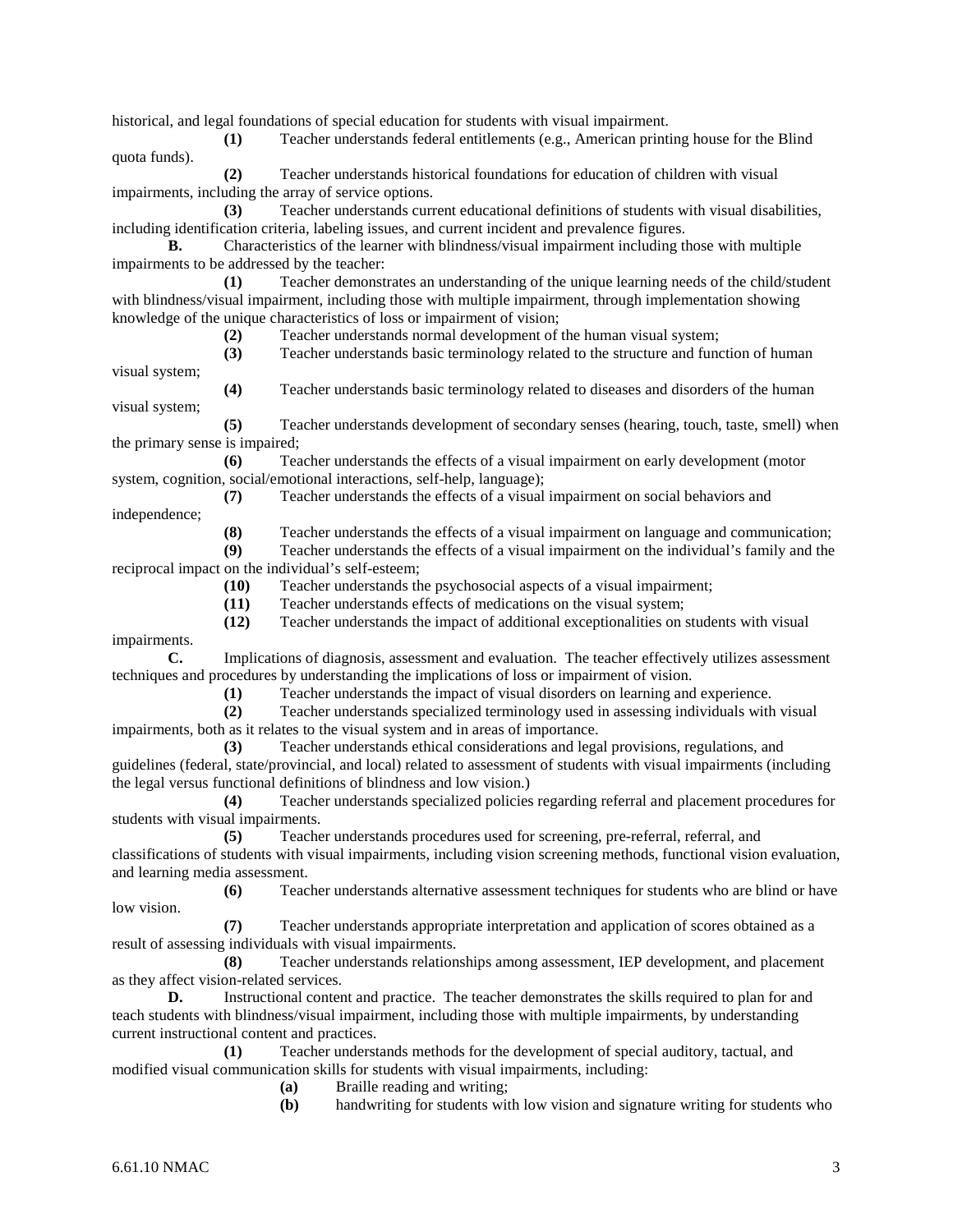are blind;

- **(c)** listening skills and compensatory auditory skills;
- **(d)** typing and keyboarding skills;
- **(e)** the use of unique technology for individuals with visual impairments;
- **(f)** the use of alternatives to nonverbal communication.

**(2)** Teacher understands methods to acquire disability-unique academic skills, including, but

not exclusive to:

- **(a)** the use of an abacus;
- **(b)** the use of a talking calculator;
- **(c)** tactile graphics (including maps, charts, tables, etc.);
- **(d)** adapted science equipment

**(3)** Teacher understands methods for the development of basic concepts needed by young students who do not learn visually.

**(4)** Teacher understands methods for the development of visual efficiency, including instruction in the use of print adaptations, optical devices, and non-optical devices.

**(5)** Teacher understands methods to develop alternative reasoning and decision-making skills in students with visual impairments.

**(6)** Teacher understands methods to develop alternative organization and study skills for students with visual impairments.

**(7)** Teacher understands methods to prepare students with visual impairments for structured pre-cane orientation and mobility assessment and instruction.

**(8)** Teacher understands methods to develop tactual perceptual skills for students who are or will be primarily tactual learners.

**(9)** Teacher understands methods to teach human sexuality to students who have visual impairments, using tactual models that are anatomically accurate.

**(10)** Teacher understands methods to develop adapted physical and recreation skills for individuals who have visual impairments.

**(11)** Teacher understands methods to develop social and daily living skills that are normally learned or reinforced by visual means.

**(12)** Teacher understands strategies for developing career awareness in and providing vocational counseling for students with visual impairments.<br>(13) Teacher understands strategies for

**(13)** Teacher understands strategies for promoting self-advocacy in individuals with visual impairments.

**(14)** Teacher understands functional life skills instruction relevant to independent, community, and personal living and employment for individuals with visual impairments including:

**(a)** methods for accessing printed public information;

- **(b)** methods for accessing public transportation;
- **(c)** methods for accessing community resources;

**(d)** methods for acquiring practical skills (e.g., keeping personal records, time management, personal banking, emergency procedures).

**(15)** Teacher understands sources of specialized materials for students with visual impairments.

**(16)** Teacher understands techniques for modifying instructional methods and materials for students with visual impairments, and assisting classroom teachers in implementing these modifications.

**E.** Planning and managing the teaching/learning environment.

**(1)** The teacher demonstrates the ability to plan and managing the teaching/learning

**(2)** Teacher understands a variety of input and output enhancements to computer technology that address the specific access needs of students with visual impairments in a variety of environments.

**(3)** Teacher understands model programs, including career-vocational and transition, which have been effective for students with visual impairments.

**F.** Managing student behavior and social skills. The teacher is able to manage student behavior and social interaction skills of students with loss or impairment of vision.

**(1)** Teacher understands teacher attitudes and behaviors that affect the behaviors of students with visual impairments.

**(2)** Teacher creates an atmosphere conducive to the promotion of positive student

environment.